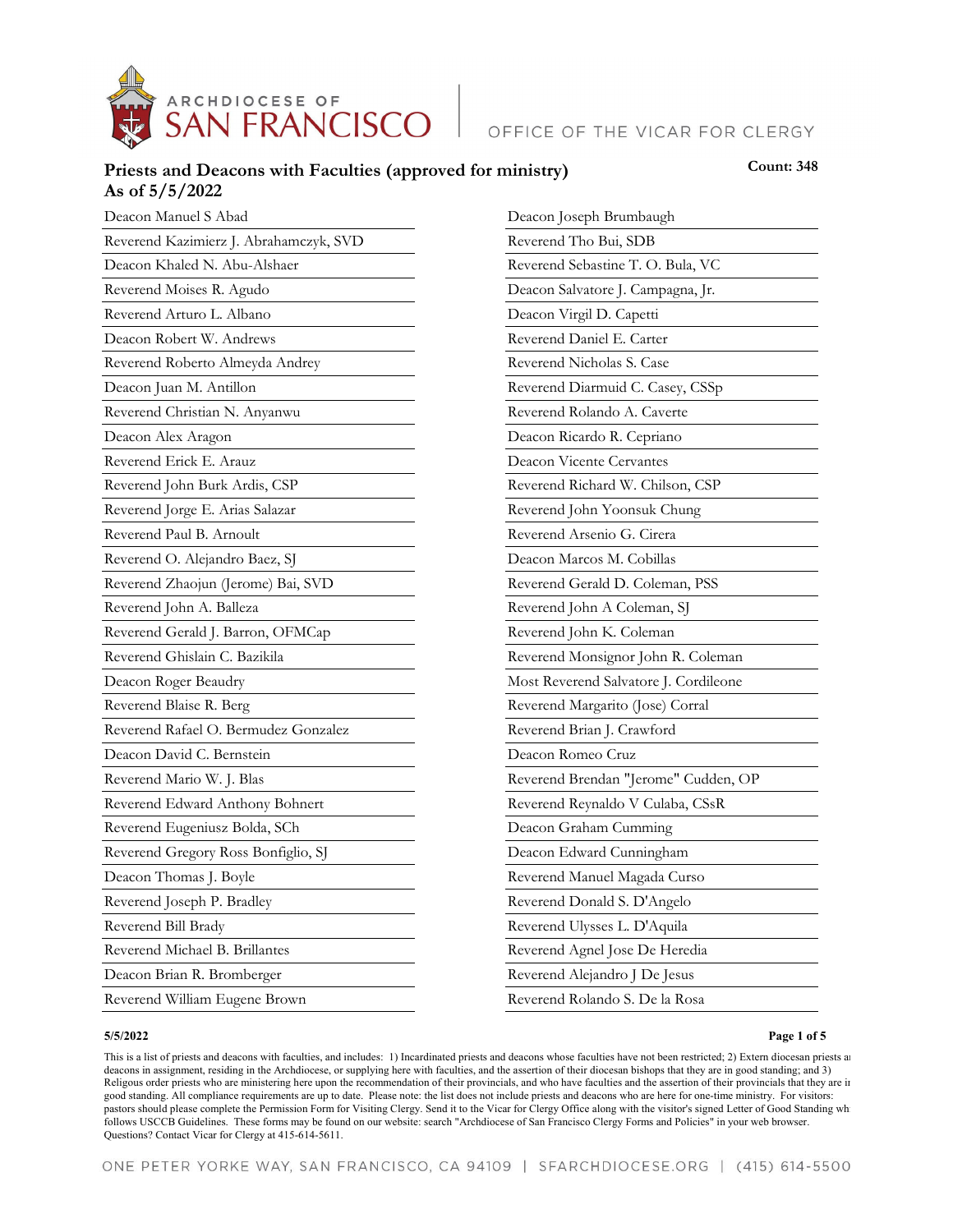| Reverend Raymond G. Decker            | Reverend David Anthony G     |
|---------------------------------------|------------------------------|
| Reverend Joseph S. Dederick, OFMCap   | Deacon Michael J. Ghiorso    |
| Rev. Dominic DeLay, OP                | Reverend Justin E. Gillespie |
| Reverend Daniel Derry                 | Reverend Andrew William O    |
| Deacon John Rory Desmond              | Reverend John F. Glogowsl    |
| Reverend Paul D. Devot, SJ            | Reverend Joseph P. Glynn,    |
| Reverend Joseph Marie Pierre Diaw     | Reverend Donal Godfrey, S    |
| Deacon Louis Dixon                    | Reverend Timothy S. Godfr    |
| Reverend Cathal Doherty, SJ           | Deacon Sergio Gomez          |
| Reverend Mark D. Doherty              | Reverend Juan J Gonzalez, :  |
| Reverend Patrick Joseph Dorsey, SJ    | Reverend Youngsaeng Goo      |
| Reverend Patrick J. Driscoll          | Reverend Lawrence C. Goo     |
| Deacon Charles (Rusty) Duffey         | Reverend Joseph A. Gordor    |
| Rev. Eduardo A. Dura                  | Reverend John L. Greene      |
| Reverend Matthew Elshoff, OFMCap      | Reverend Michael A. Green    |
| Reverend Bonifacio G. Espeleta        | Reverend Roger G. Gustafs    |
| Reverend Ronald S. Eugenio, OFMCap    | Reverend Armando J. Gutie    |
| Reverend Michael Edward Evernden, CSP | Deacon Eddy Gutierrez        |
| Reverend Cameron M. Faller            | Deacon Steven Hackett        |
| Reverend Kyle J. Faller               | Reverend Thomas P. Hall, O   |
| Reverend Mario Paul Farana            | Reverend Thomas M. Hami      |
| Deacon Nestor L. Fernandez            | Reverend Monsignor Micha     |
| Reverend Joseph D. Fessio, SJ         | Reverend Cornelius J. Healy  |
| Reverend Lawrence J. Finegan          | Reverend Michael J. Healy    |
| Reverend Gregory T. Finn              | Reverend Gregory Heidenb.    |
| Reverend Paul J. Fitzgerald, SJ       | Reverend Lawrence Herrera    |
| Reverend Gabriel Flores               | Reverend Thuan V. Hoang      |
| Reverend Jerome P. Foley              | Reverend Joseph Homick, O    |
| Deacon Richard P. Foley               | Reverend Stephen H. Howe     |
| Reverend Craig W. Forner              | Reverend Michael J. Hurley,  |
| Reverend James L. Fredericks          | Reverend Bartholomew Hu      |
| Reverend David Gaa, OFM               | Reverend Andrew Chioma I     |
| Reverend Ryan (Justin) C. Gable, OP   | Reverend Stephen Oche Ido    |
| Reverend Charles R. Gagan, SJ         | Reverend Maurice C Igboer    |
| Reverend Francis M. P. Garbo          | Reverend Manuel D. Igroba    |
| Reverend James L. Garcia              | Reverend Joseph Illo         |
| Deacon Venancio V. Garcia, Jr.        | Reverend René J. Iturbe, SM  |
| Reverend Elpidio Mataya Geneta, JCL   | Reverend Paulinus C Iwuji,   |
| Reverend Rufino Jose Ortega Gepiga    | Reverend John Jimenez        |
|                                       |                              |

# dhiorso e, OpusDei Ginter Reverend John F. Glogowski CSSp Reverend Donal Godfrey, SJ rey, SJ Reverend Juan J Gonzalez, SM Reverend Lawrence C. Goode Reverend Joseph A. Gordon well, O.Carm Reverend Roger G. Gustafson errez Reverend Thomas P. Hall, CSP lton el D. Harriman Reverend Cornelius J. Healy lut, OSA l, SJ COSJ Reverend Stephen H. Howell  $OP$ tcherson, OP Ibegbulem, OSA oko, VC Reverend Maurice C Igboerika ıy, Jr. Reverend René J. Iturbe, SM SMMM

#### **5/5/2022**

#### **Page 2 of 5**

This is a list of priests and deacons with faculties, and includes: 1) Incardinated priests and deacons whose faculties have not been restricted; 2) Extern diocesan priests an deacons in assignment, residing in the Archdiocese, or supplying here with faculties, and the assertion of their diocesan bishops that they are in good standing; and 3) Religous order priests who are ministering here upon the recommendation of their provincials, and who have faculties and the assertion of their provincials that they are in good standing. All compliance requirements are up to date. Please note: the list does not include priests and deacons who are here for one-time ministry. For visitors: pastors should please complete the Permission Form for Visiting Clergy. Send it to the Vicar for Clergy Office along with the visitor's signed Letter of Good Standing wh follows USCCB Guidelines. These forms may be found on our website: search "Archdiocese of San Francisco Clergy Forms and Policies" in your web browser. Questions? Contact Vicar for Clergy at 415-614-5611.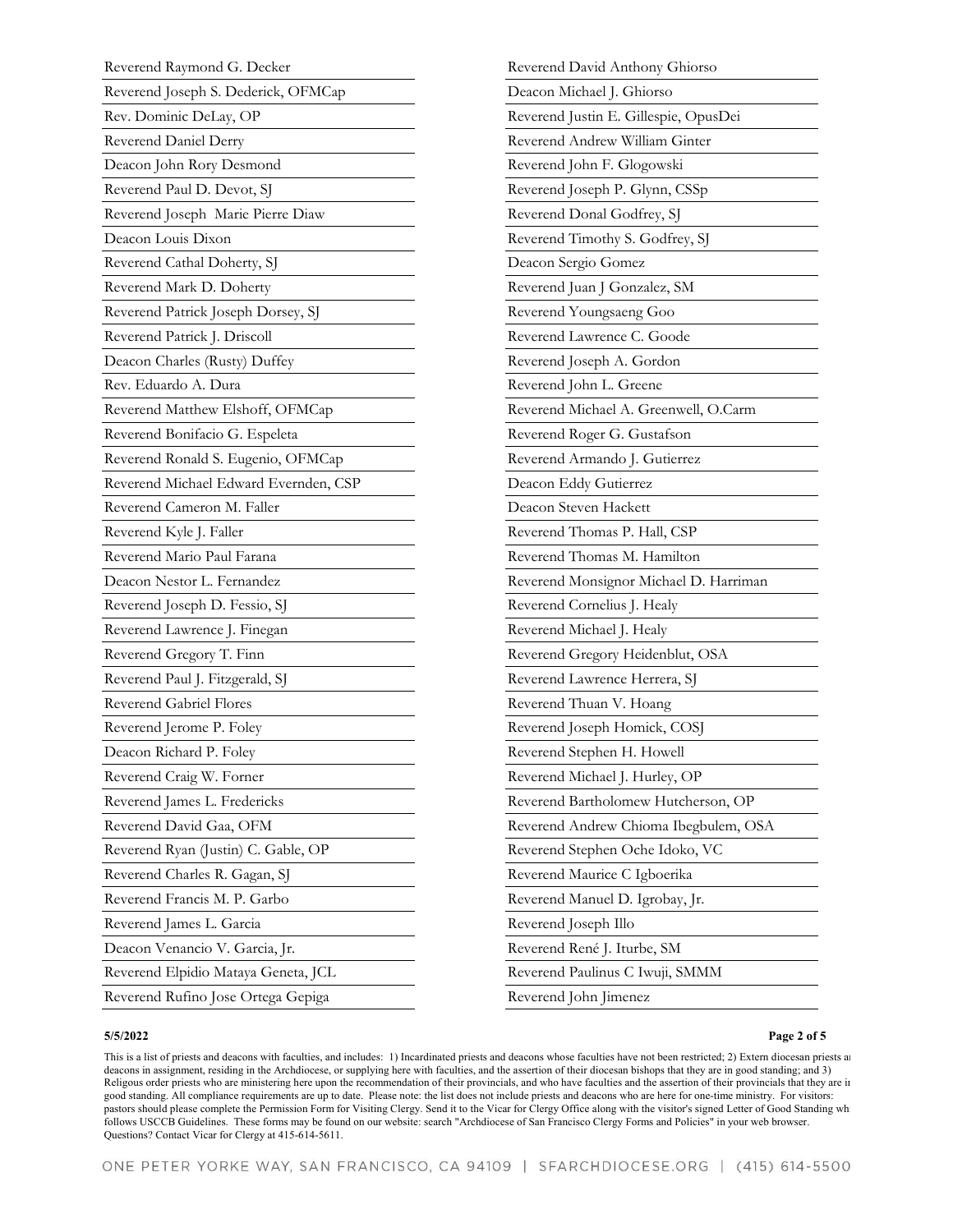| Reverend Goran Jovicic, PhD, JCL          |
|-------------------------------------------|
| Most Reverend William J. Justice          |
| Reverend Narcis Laurent Kabipi            |
| Reverend Olivier Kayitare, SJ             |
| Reverend Vincent M. Kelber, OP            |
| Deacon Thomas F. Kelly                    |
| Reverend Kevin Kennedy                    |
| Deacon George Khoury                      |
| Reverend Joseph Han Kim                   |
| Reverend Monsignor Labib Kobti            |
| Reverend Michael J. Konopik               |
| Reverend Michael Kwiecien, O.Carm         |
| Reverend Christopher Leo La Rocca, O.C.D. |
| Reverend Piers M. Lahey                   |
| Reverend Raphael L. Laizer                |
| Reverend Lodovico Joseph Landi            |
| Reverend Bartholomew K. Landry, CSP       |
| Reverend Anthony P. LaTorre               |
| Reverend Xavier M. Lavagetto, OP          |
| Deacon Robert Leathers                    |
| Reverend Matthew K Leavy, OSB             |
| Deacon Joseph LeBlanc                     |
| Reverend Dominic S. Lee                   |
| Reverend Alex L. Legaspi                  |
| Reverend James G. Liebner, SVD            |
| Reverend Michael D. Liliedahl             |
| Reverend Felix B. Lim                     |
| Reverend Matthew B. Link, CPPS            |
| Reverend Edward P Liptak, SDB             |
| Reverend Richard A. Lopes, OFMCap         |
| Reverend James H. MacDonald               |
| Reverend Anthaiah Madanu, SVD             |
| Deacon Alejandro Carrillo Madero          |
| Reverend Martin Mager, OSB                |
| Reverend Teodoro Pena Magpayo             |
| Reverend Daniel J. Maguire                |
| Reverend Michael Mahoney, OFMCap          |
| Reverend Gerdenio M. Manuel, SJ           |
| Deacon Ferdinand C. Mariano               |

| Reverend Edward G. Maristany, OpusDei   |
|-----------------------------------------|
| Reverend Clifford A. Martin             |
| Reverend Reginald E. Martin, OP         |
| Reverend Thomas V. Martin               |
| Reverend Victor Manuel Martinez Pérez   |
| Reverend Edwin M. Martinez-Callejas, SJ |
| Reverend Plinio Martins, SJ             |
| Reverend Mark G. Mazza                  |
| Reverend Michael C. McCarthy, SJ        |
| Reverend Thomas J. McElligott           |
| Reverend Anthony E. McGuire             |
| Reverend Joseph J. McLaughlin, SM       |
| Reverend Dennis D. McManus              |
| Deacon Charles McNeil                   |
| Deacon Robert Yee Meave                 |
| Reverend Fabio E. Medina                |
| Deacon Jose Abel Mejia                  |
| J. Eduardo Mendoza                      |
| Reverend Albert Mengon, SDB             |
| Reverend Stephen A. Meriwether          |
| Deacon John C. Meyer                    |
| Reverend Patrick T. Michaels            |
| Deacon Juan M. Michel                   |
| Reverend Michael J. Miller              |
| Reverend John Thomas Mitchell, SJ       |
| Deacon Mynor Montepeque                 |
| Reverend James J. Moore, OP             |
| Reverend Matthew Motyka, SJ             |
| Reverend Lourdu S. Mummadi, SJ          |
| Reverend Jerome M. Murphy               |
| Reverend Samuel Musiimenta              |
| Reverend Alner U. Nambatac              |
| Reverend Daniel Nascimento              |
| Reverend Joseph Nassal, CPPS            |
| Reverend Kizito U. Ndugbu, SMMM         |
| Reverend Maurus Nemeth, OSB             |
| Deacon Beda Abdon Santos Nepomuceno     |
| Reverend Joseph H. Nguyen, SJ           |
| Reverend Khoa L. Nguyen, OFM            |

### **5/5/2022**

#### **Page 3 of 5**

This is a list of priests and deacons with faculties, and includes: 1) Incardinated priests and deacons whose faculties have not been restricted; 2) Extern diocesan priests an deacons in assignment, residing in the Archdiocese, or supplying here with faculties, and the assertion of their diocesan bishops that they are in good standing; and 3) Religous order priests who are ministering here upon the recommendation of their provincials, and who have faculties and the assertion of their provincials that they are in good standing. All compliance requirements are up to date. Please note: the list does not include priests and deacons who are here for one-time ministry. For visitors: pastors should please complete the Permission Form for Visiting Clergy. Send it to the Vicar for Clergy Office along with the visitor's signed Letter of Good Standing whi follows USCCB Guidelines. These forms may be found on our website: search "Archdiocese of San Francisco Clergy Forms and Policies" in your web browser. Questions? Contact Vicar for Clergy at 415-614-5611.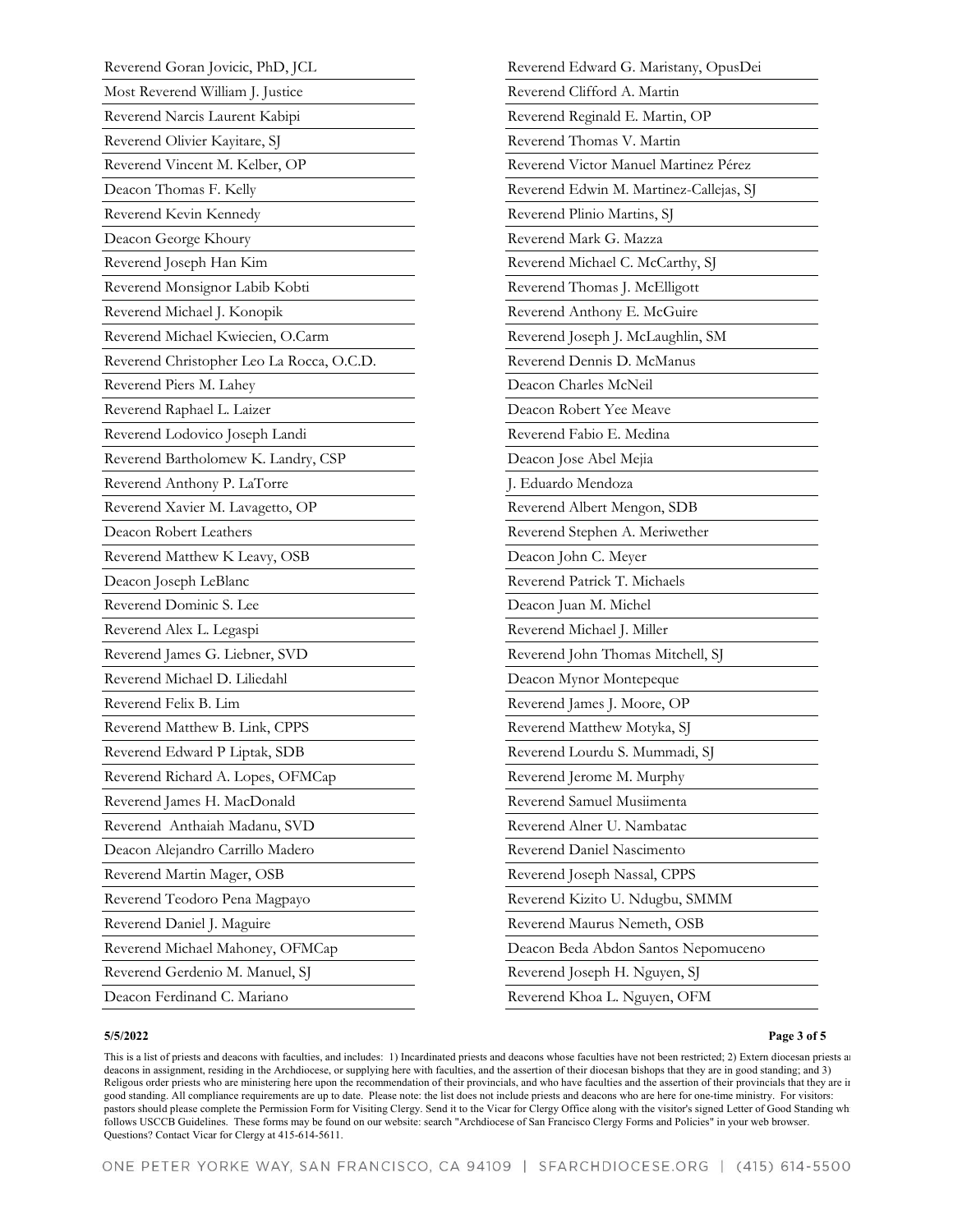| Reverend Linh Tien Nguyen                | Deacon Gerard F. Quinn                   |
|------------------------------------------|------------------------------------------|
| Reverend Te Van Nguyen                   | Reverend Michael F. Quinn                |
| Reverend Toan X. Nguyen                  | Reverend Angel N. Quitalig               |
| Reverend William C. Nicholas             | Reverend Ian El B. Quito                 |
| Deacon Albert S. Nimri                   | Reverend Anselm Ramelow, OP              |
| Reverend Martin Sesugh Njoalu, VC        | Deacon Joseph S. Ramos                   |
| Reverend Laurien Nyiribakwe, SJ          | Reverend Ireneo Rey Ramoso               |
| Reverend William A. O'Connell            | Reverend Patric R. Razafimahafaly, SJ    |
| Reverend W. Paul O'Dell                  | Reverend V. Mark P. Reburiano            |
| Deacon Bernie O'Halloran                 | Reverend Dennis C. Recio, SJ             |
| Reverend Chinonso Ugonna Okoroichi       | Reverend Allan Roy E. Remo               |
| Reverend Mario Roberto Olea, SVD         | Reverend Raymund M. Reyes                |
| Reverend Charles Onubogu                 | Reverend Michael P. Rocha                |
| Reverend Domingo Orimaco                 | Reverend Edgardo A. Rodriguez            |
| Deacon Dino F. Ornido                    | Reverend Monsignor John F. Rodriguez     |
| Deacon Alvaro Ortega                     | Reverend Monsignor José A. Rodriguez     |
| Reverend Oliver Ude Ortese               | Reverend Santos Rodriguez                |
| Reverend Miguel Angel Ortiz, OFMCap      | Deacon David Richard Rolandelli          |
| Reverend Cyril J. O'Sullivan             | Reverend Benjamin Rosado                 |
| Reverend Monsignor Steven D. Otellini    | Deacon Dan Rosen                         |
| Reverend Brent H Otto, SJ                | Reverend Anthony R. Rosevear, OP         |
| Reverend Jonathan Paala                  | Reverend Paul J. Rossi                   |
| Reverend Monsignor Michael Padazinski    | Reverend Miguel A. Ruiz, SVD             |
| Deacon Bruce E. Pagacz                   | Reverend John A. Ryan                    |
| Reverend Luello N. Palacpac              | Reverend Terrence P. Ryan, CSP           |
| Reverend Nicasio G. Paloso               | Deacon Jimmy L. Salcido                  |
| Deacon Antonio Paulino                   | Reverend Lluis Salvador Salinas Roca, SJ |
| Reverend Marko Pavlic, SJ                | Deacon Arthur Sanchez                    |
| Deacon Dominick Peloso                   | Deacon R. Christoph Sandoval             |
| Deacon Dana C. Perrigan                  | Reverend Barwende Medard Sane, SJ        |
| Reverend Vito J. Perrone, COSJ           | Reverend Monsignor Harry G. Schlitt      |
| Reverend David Michael Pettingill        | Reverend David A. Schunk                 |
| Reverend Ngoan V. Phan                   | Reverend Joseph John Scott, CSP          |
| Reverend Cameron R. Pollette             | Reverend Brian Carl Shininger, LC        |
| Deacon Faiva Sosala Po'oi                | Reverend Edmund N. Shipp                 |
| Reverend Jerome (Br. Agapetos) E. Powell | Deacon Eugene Smith                      |
| Reverend Alfred H. Puccinelli, SM        | Deacon Peter Solan                       |
| Reverend Shouraiah Pudota                | Reverend Joseph G. Spieler, SJ           |
| Reverend Charles Puthota                 | Reverend Andrew P. Spyrow                |
|                                          |                                          |

#### **Page 4 of 5**

This is a list of priests and deacons with faculties, and includes: 1) Incardinated priests and deacons whose faculties have not been restricted; 2) Extern diocesan priests an deacons in assignment, residing in the Archdiocese, or supplying here with faculties, and the assertion of their diocesan bishops that they are in good standing; and 3) Religous order priests who are ministering here upon the recommendation of their provincials, and who have faculties and the assertion of their provincials that they are in good standing. All compliance requirements are up to date. Please note: the list does not include priests and deacons who are here for one-time ministry. For visitors: pastors should please complete the Permission Form for Visiting Clergy. Send it to the Vicar for Clergy Office along with the visitor's signed Letter of Good Standing wh follows USCCB Guidelines. These forms may be found on our website: search "Archdiocese of San Francisco Clergy Forms and Policies" in your web browser. Questions? Contact Vicar for Clergy at 415-614-5611.

**5/5/2022**